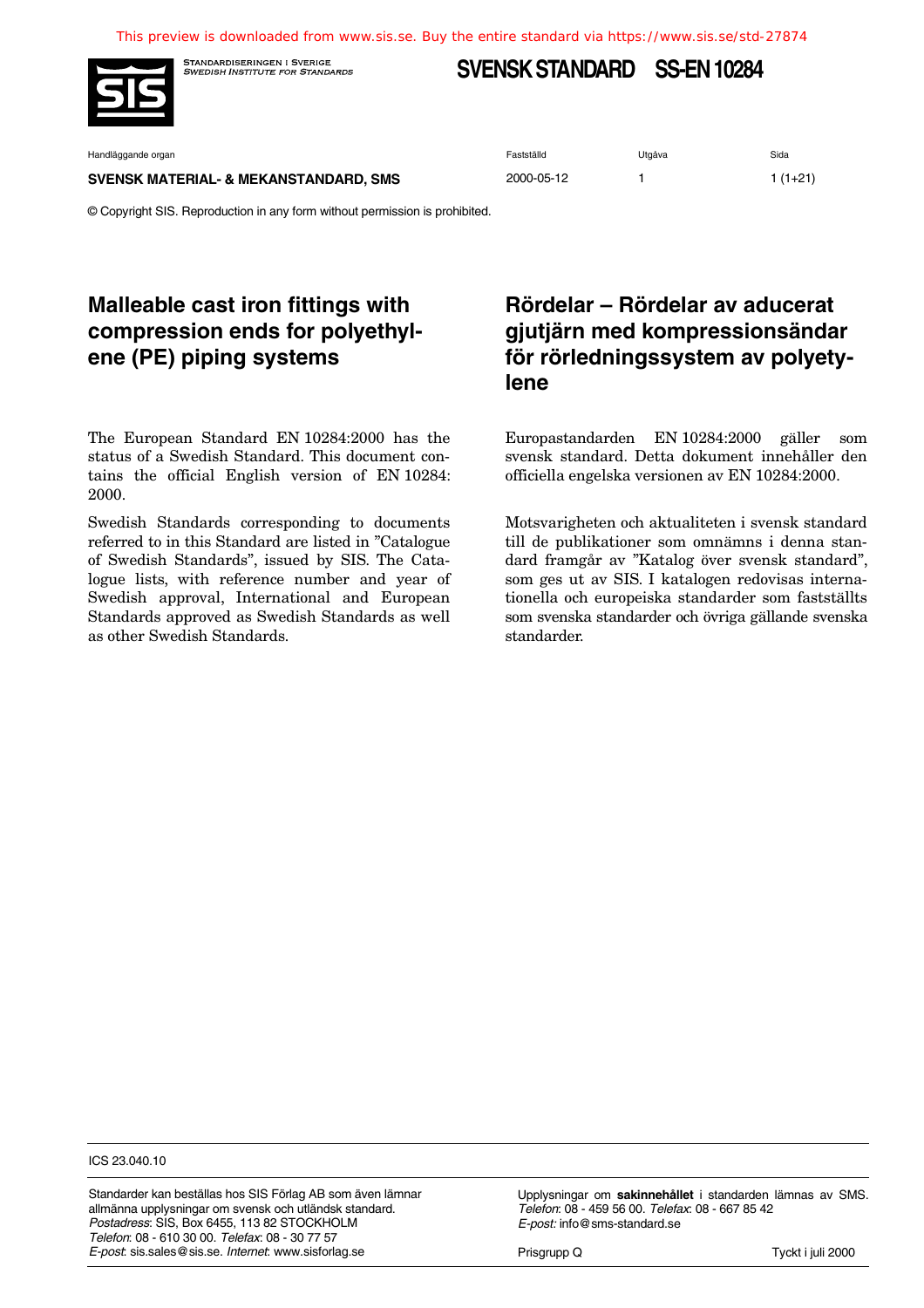This preview is downloaded from www.sis.se. Buy the entire standard via https://www.sis.se/std-27874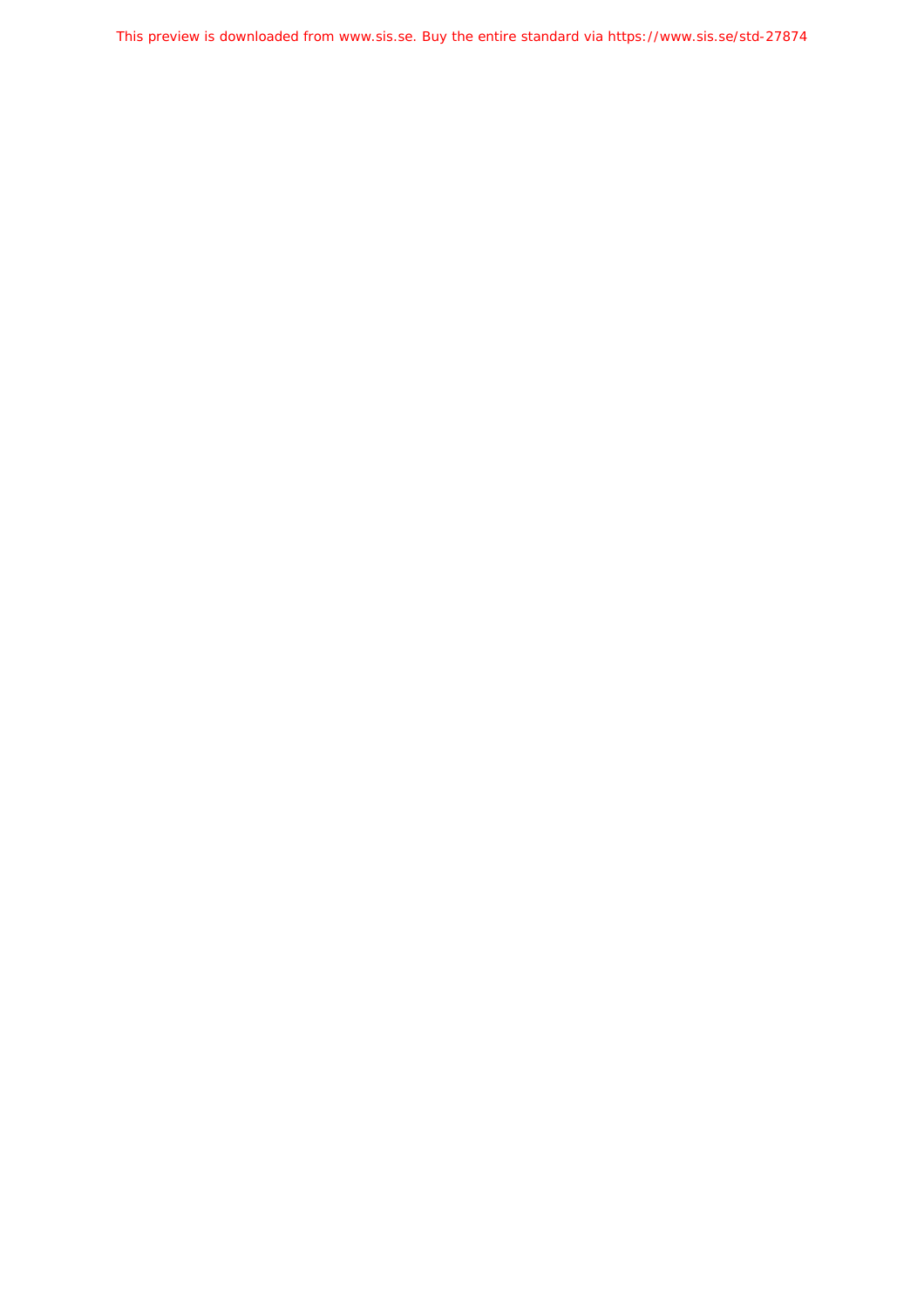# EUROPEAN STANDARD NORME EUROPÉENNE EUROPÄISCHE NORM

# **EN 10284**

March 2000

ICS 23.040.40

English version

# Malleable cast iron fittings with compression ends for polyethylene (PE) piping systems

Raccords en fonte malléable avec joints à compression pour systèmes de canalisation en polyéthylène (PE)

Tempergußfittings mit Klemmanschlüssen für Polyethylen(PE)-Rohrleitungssysteme

This European Standard was approved by CEN on 12 November 1999.

CEN members are bound to comply with the CEN/CENELEC Internal Regulations which stipulate the conditions for giving this European Standard the status of a national standard without any alteration. Up-to-date lists and bibliographical references concerning such national standards may be obtained on application to the Central Secretariat or to any CEN member.

This European Standard exists in three official versions (English, French, German). A version in any other language made by translation under the responsibility of a CEN member into its own language and notified to the Central Secretariat has the same status as the official versions.

CEN members are the national standards bodies of Austria, Belgium, Czech Republic, Denmark, Finland, France, Germany, Greece, Iceland, Ireland, Italy, Luxembourg, Netherlands, Norway, Portugal, Spain, Sweden, Switzerland and United Kingdom.



EUROPEAN COMMITTEE FOR STANDARDIZATION COMITÉ EUROPÉEN DE NORMALISATION EUROPÄISCHES KOMITEE FÜR NORMUNG

**Central Secretariat: rue de Stassart, 36 B-1050 Brussels**

© 2000 CEN All rights of exploitation in any form and by any means reserved worldwide for CEN national Members.

Ref. No. EN 10284:2000 E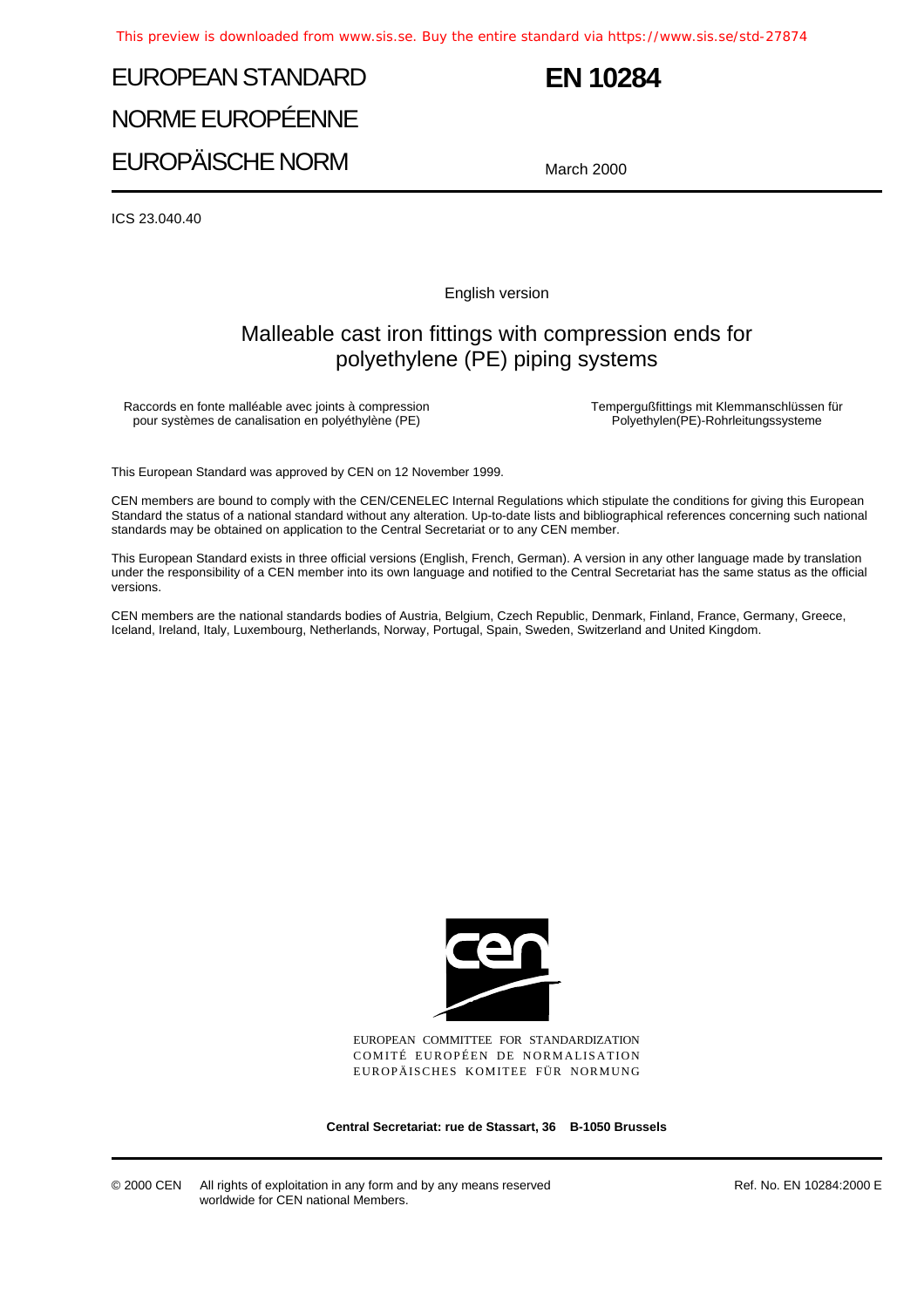Page 2<br>EN 10284:2000

# **Contents**

| 1              |  |  |  |
|----------------|--|--|--|
| $\overline{2}$ |  |  |  |
| 3              |  |  |  |
| 4              |  |  |  |
| 5              |  |  |  |
| 6              |  |  |  |
| $\overline{7}$ |  |  |  |
| 8              |  |  |  |
| 9              |  |  |  |
| 10             |  |  |  |
| 11             |  |  |  |
| 12             |  |  |  |
|                |  |  |  |
|                |  |  |  |
|                |  |  |  |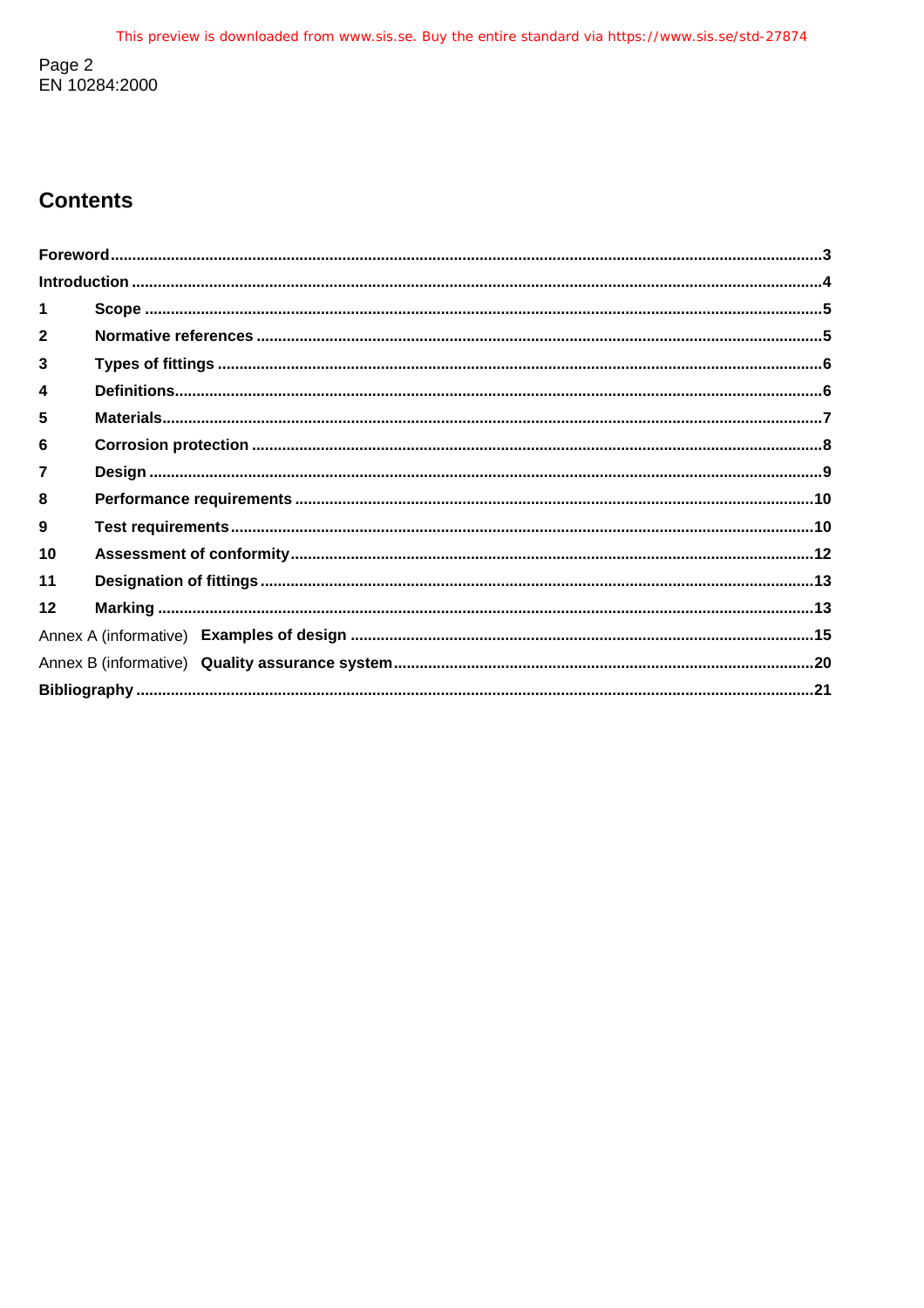# **Foreword**

This European Standard has been prepared by Technical Committee ECISS/TC 29 "Steel tubes and fittings for steel tubes", the secretariat of which is held by UNI.

This European Standard shall be given the status of a national standard, either by publication of an identical text or by endorsement, at the latest by September 2000, and conflicting national standards shall be withdrawn at the latest by September 2000.

This standard includes the following annexes :

Annex A (informative) : Examples of design ;

Annex B (informative) : Quality assurance system ;

Bibliography.

According to the CEN/CENELEC Internal Regulations, the national standards organizations of the following countries are bound to implement this European Standard: Austria, Belgium, Czech Republic, Denmark, Finland, France, Germany, Greece, Iceland, Ireland, Italy, Luxembourg, Netherlands, Norway, Portugal, Spain, Sweden, Switzerland and the United Kingdom.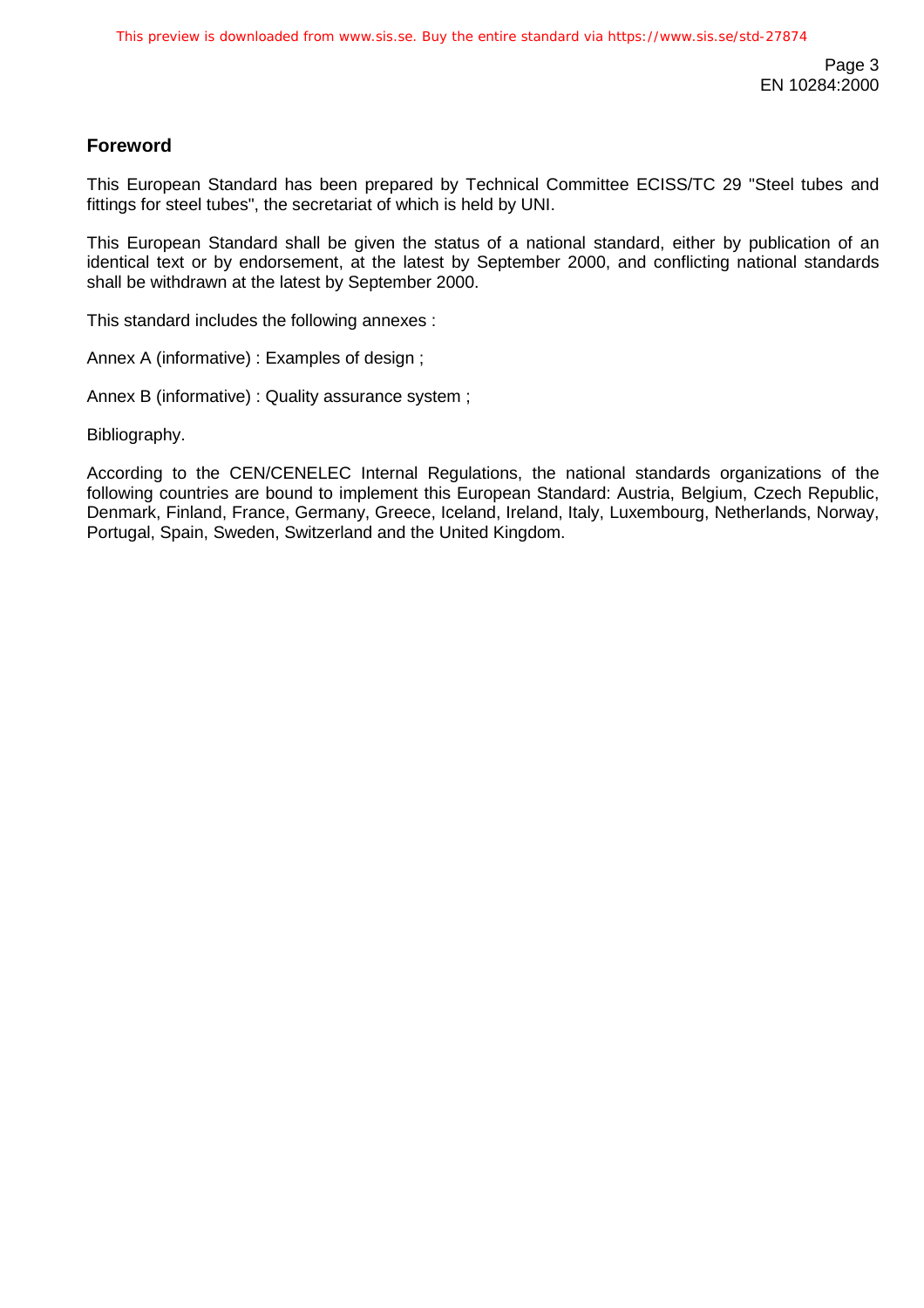Page 4 EN 10284:2000

# **Introduction**

In respect of potential adverse effects on the quality of water intended for human consumption, caused by the products covered by this standard :

- 1) this standard provides no information as to whether the product may be used without restriction in any of the Member States of the EU or EFTA ;
- 2) it should be noted that, while awaiting the adoption of verifiable European criteria, existing national regulations concerning the use and/or the characteristics of these products remain in force.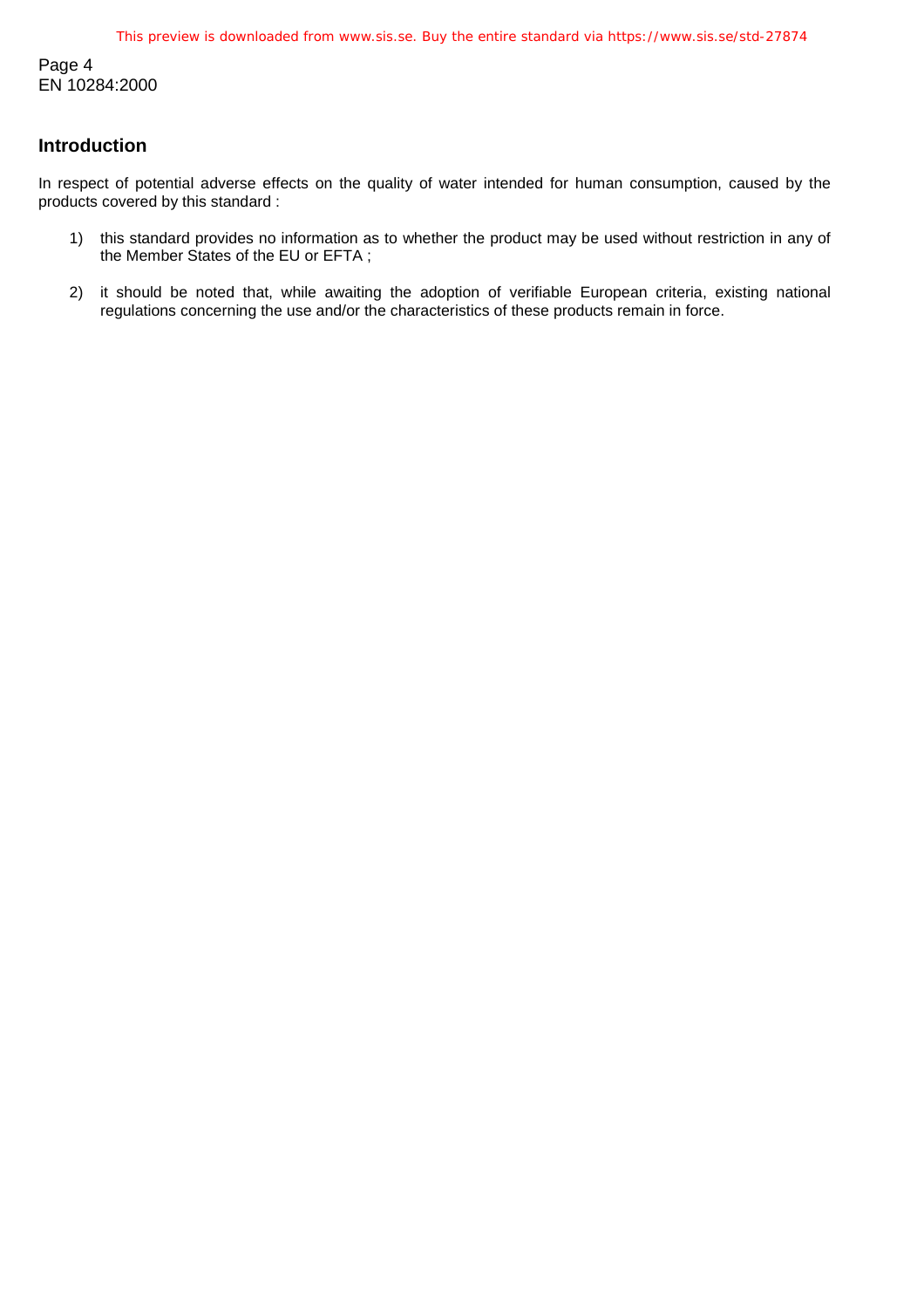Page 5 EN 10284:2000

# **1 Scope**

This standard specifies the requirements for the design, performance and testing of fittings made of malleable cast iron (see also clause 5 Materials) with compression ends for polyethylene piping systems. It applies to piping systems in polyethylene (PE) materials for different application fields, such as water and gas supply, water distribution, irrigation and gaseous fuel systems.

The malleable cast iron fittings specified in this standard are of compression end type for the connection of PE pipes or of transition type with combined compression ends for pipes in different materials or with combined compression and threaded ends in conformance with prEN 10226-1. Their range of sizes covers nominal outside diameters of PE pipes  $d_n$  16 to  $d_n$  125 mm and pipe thread sizes 1/2 to 4.

# **2 Normative references**

This European standard incorporates by dated or undated reference, provisions from other publications. These normative references are cited at the appropriate places in the text and the publications are listed hereafter. For dated references, subsequent amendments to or revisions of any of publications apply to this European standard only when incorporated in it by amendment or revision. For undated references the latest edition of the publication referred to applies.

EN 681-1, Elastomeric seals - Material requirements for pipe joint seals used in water and drainage applications - Part 1: Vulcanized rubber.

prEN 682, Elastomeric seals - Material requirements for joint seals used in pipes and fittings carrying gas and hydrocarbon fluids.

EN 751-1, Sealing materials for metallic threaded joints in contact with 1st, 2nd and 3rd family gases and hot water - Part 1: Anaerobic jointing compounds.

EN 751-2, Sealing materials for metallic threaded joints in contact with 1st, 2nd and 3rd family gases and hot water - Part 2: Non-hardening jointing compounds.

EN 751-3, Sealing materials for metallic threaded joints in contact with 1st, 2nd and 3rd family gases and hot water - Part 3: Unsintered PTFE tapes.

prEN 1555-1, Plastics piping systems for gaseous fuels supply - Polyethylene (PE) - Part 1: General.

prEN 1555-2, Plastics piping systems for gaseous fuels supply - Polyethylene (PE) - Part 2: Pipes.

prEN 1555-5, Plastics piping systems for gaseous fuels supply - Polyethylene (PE) - Part 5: Fitness for purpose of the system.

EN 1562, Founding - Malleable cast irons.

prEN 10226-1, Pipe threads where pressure tight joints are made on the threads - Part 1: Taper external threads and parallel internal threads – Dimensions, tolerances and designation.

prEN 10226-2, Pipe threads where pressure tight joints are made on the threads - Part 2: Taper external threads and taper internal threads – Dimensions, tolerances and designation.

prEN 12201-1, Plastics piping systems for water supply - Polyethylene (PE) - Part 1: General.

prEN 12201-2, Plastics piping systems for water supply - Polyethylene (PE) - Part 2: Pipes.

prEN 12201-5, Plastics piping systems for water supply - Polyethylene (PE) - Part 5: Fitness for purpose of the system.

EN 10204, Metallic products: Types of inspection documents.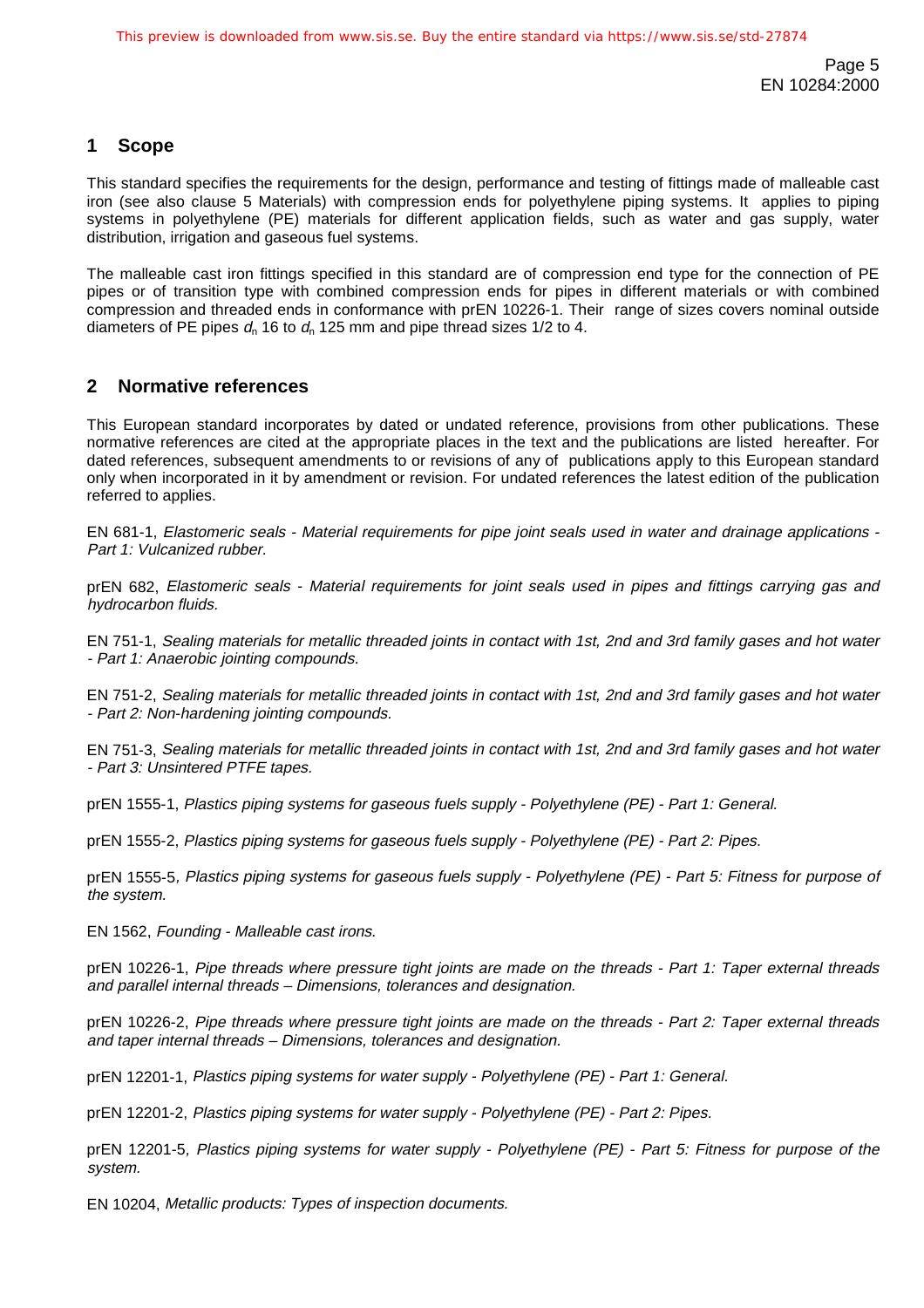Page 6 EN 10284:2000

ISO 228-1:1994, Pipe threads where pressure-tight joints are not made on the threads - Part 1: Designation, dimensions and tolerances.

ISO 10838-11) ,Mechanical fittings for polyethylene piping systems for the supply of gaseous fuels – Part 1 : Metal fittings for pipes of nominal outside diameter less than or equal to 63 mm.

ISO 10838-2<sup>1)</sup>, Mechanical fittings for polyethylene piping systems for the supply of gaseous fuels – Part 2 : Metal fittings for pipes of nominal outside diameter greater than 63 mm.

# **3 Types of fittings**

For types of fittings, see typical examples of design in Annex A (informative).

# **4 Definitions**

For the purpose of this standard the following definitions apply.

#### **4.1**

**fitting**

connecting piece for pipes

#### **4.2**

#### **transition fitting**

a fitting jointing different types of pipe and/or comprising different types of outlet

#### **4.3**

#### **fitting size**

size designation of the nominal outside diameter,  $d_n$ , of the connecting PE pipe or of the size of the jointing thread

#### **4.4**

#### **outlet**

end of a fitting which connects with a pipe by compression or with a threaded piping component

# **4.5**

**run**

two principal axially aligned outlets of a tee

#### **4.6**

**branch**

side outlet of a tee

#### **4.7**

#### **compression end**

an end of a fitting in which the joint is made by the compression of a ring or sleeve on the wall of the pipe to provide for pressure integrity, leaktightness and resistance to end loads

#### **4.8**

#### **supporting sleeve (insert stiffener)**

cylindrical ring providing a permanent support for the pipe to prevent creep in the pipe wall under radial compressive forces

## **4.9**

l

# **grip ring**

ring that holds the pipes in place and prevents pull out from the joint

NOTE In some cases, the supporting sleeve at the same time constitutes a grip ring.

1) To be published.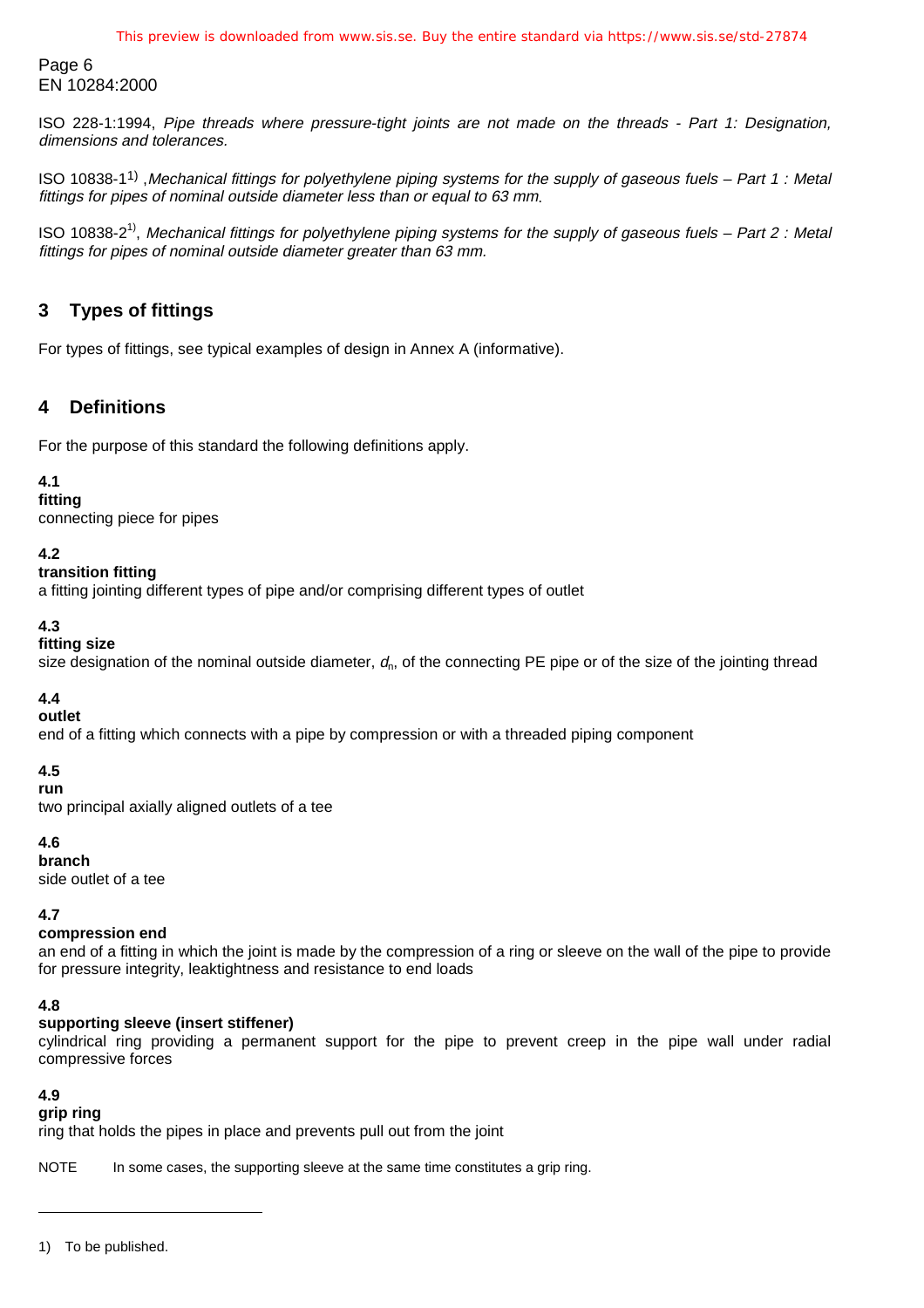Page 7 EN 10284:2000

#### **4.10**

#### **minimum bore**

smallest internal diameter measured at any cross-section of the assembled fitting

#### **4.11**

#### **jointing thread**

thread complying with prEN 10226-1 or prEN 10226-2

#### **4.12**

#### **fastening thread**

thread complying with ISO 228-1:1994

#### **4.13**

#### **component test**

test to verify the performance of a fitting carried out on the fitting with or without the internal parts

#### **4.14**

**jointing test**

test to verify the fitness for purpose of an assembled joint, including the fitting with the connecting pipes

# **5 Materials**

#### **5.1 Material of the fitting body**

#### **5.1.1 Malleable cast iron**

The material used for the fitting body shall be malleable cast iron conforming to EN 1562. The grade of material used shall be selected from the following grades :

Grade EN-GJMW-400-5 or EN-GJMW-350-4 for fittings in white heart malleable iron.

Grade EN-GJMB-350-10 or EN-GJMB-300-6 for fittings in black heart malleable iron.

Fittings shall be designated by material symbols according to the selected material mentioned above and as given in Table 1.

| <b>Material symbol</b> | <b>Material grade</b>           |
|------------------------|---------------------------------|
|                        | EN-GJMW-400-5 or EN-GJMB-350-10 |
|                        | EN-GJMW-350-4 or EN-GJMB-300-6  |

#### **Table 1- Material symbols**

#### **5.1.2 Other ferrous materials**

Notwithstanding this requirement, any other ferrous materials, e.g. ductile cast iron, which give mechanical properties at least equivalent to those malleable cast irons specified above will be allowed.

#### **5.2 Material of the fitting components**

Materials of the internal parts of the fittings in contact with PE pipe shall not adversely affect pipe performance, e.g. by initiation of stress cracking.

If a lubricant (detergent, grease, etc) is used for assembling it shall have no detrimental effect on the properties of the pipe and shall not cause the assembly to fail the functional requirements.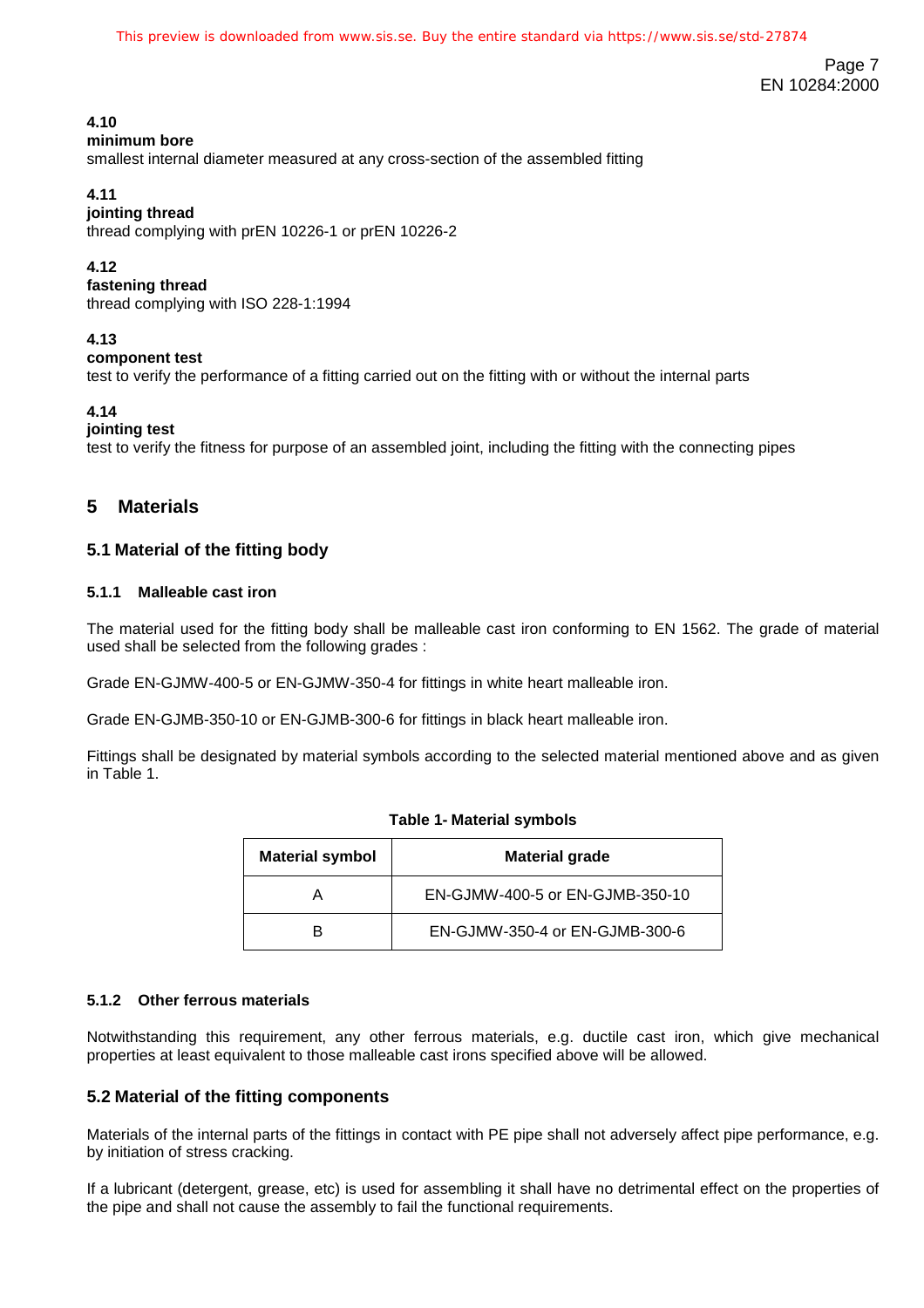Page 8 EN 10284:2000

#### **5.3 Elastomers**

The material of elastomeric sealing rings used in fittings shall be chosen for drinking water application from EN 681-1 and for gas supply from prEN 682 depending on the specific application and shall conform to the appropriate class respectively type.

## **6 Corrosion protection**

#### **6.1 General**

In applications where materials are susceptible to corrosion, the components shall be adequately protected.

#### **6.2 Hot dip galvanizing**

Where a protection by zinc coating is required, the zinc coating shall be applied by the hot dip process and shall meet the following requirements.

NOTE For fittings supplied in other ferrous materials (see 5.1.2) alternative zinc coating may be provided by agreement with the purchaser.

#### **6.2.1 Chemical composition of the zinc coating**

The content by mass of the accompanying elements in the finished zinc coating shall not exceed the following maximum values :

| antimony | (Sb) | 0,01%                           |
|----------|------|---------------------------------|
| arsenic  | (As) | $0.02 \%$                       |
| bismuth  | (Bi) | 0.01%                           |
| cadmium  | (Cd) | 0.01%                           |
| lead     | (Pb) | 1,6 % in individual cases 1,8 % |

#### **6.2.2 Coating mass per surface unit**

The areic mass of the zinc coating shall be not less than 500 g/m<sup>2</sup>, as an average of 5 fittings. This corresponds to a medium layer thickness of 70 µm.

It shall be not less than 450 g/m<sup>2</sup> (63 µm) when it is measured on an individual sample. The medium layer thickness s of the zinc coating in um may be calculated by using the approximation formula

$$
s = \frac{m_{\rm A}}{7,2}
$$

where

 $m_\textsf{A}~$  is the surface related mass of the zinc coating, in g/m<sup>2</sup>.

#### **6.2.3 Surface conditions of the zinc coating**

The zinc coating on the internal surface of the fitting shall be continuous with the exception of machined surfaces. In the special case of larger material cross-sections the iron-zinc alloy phases may grow through. The internal zinc coating shall be free from zinc blisters, zinc burrs, non-metallic remainders.